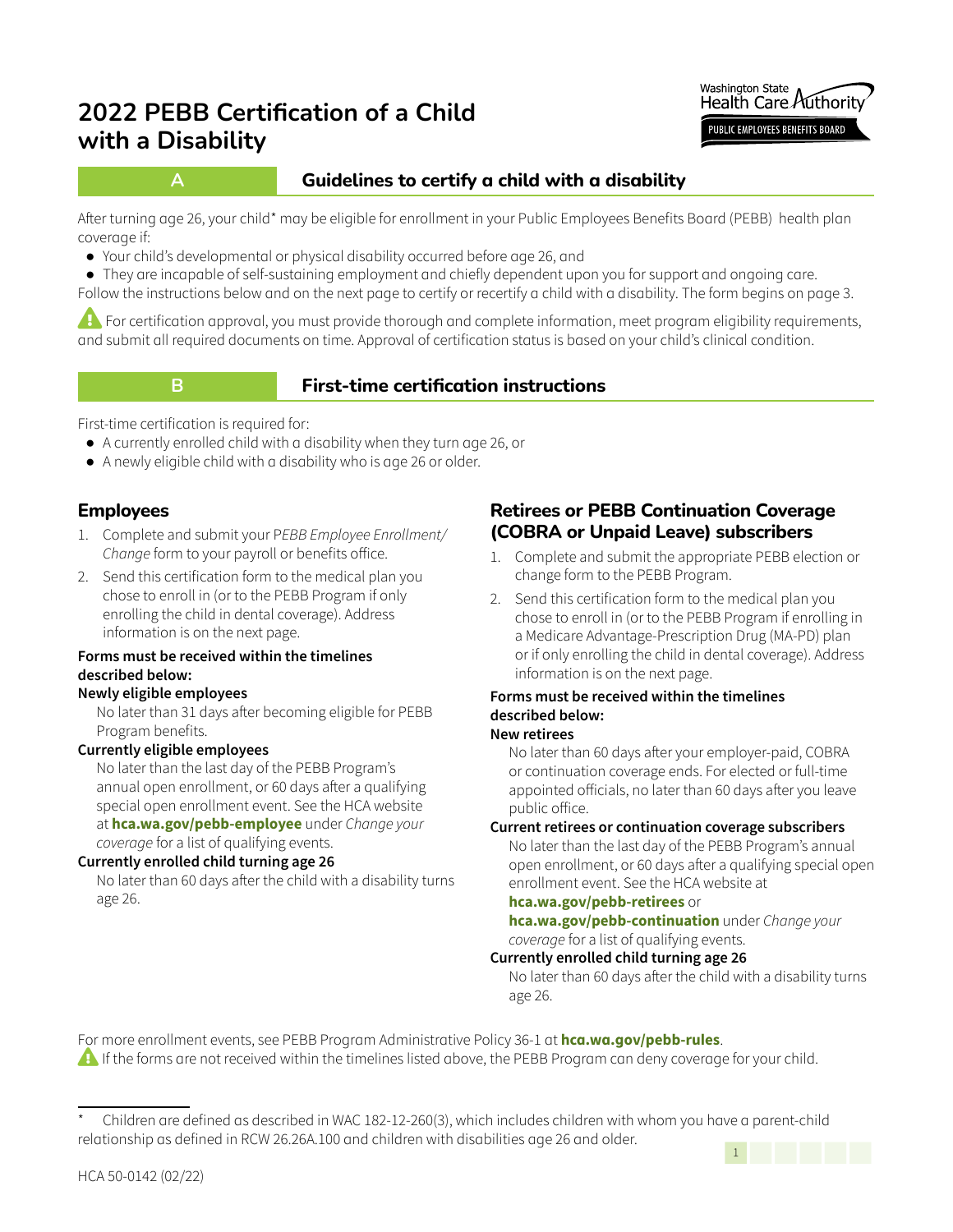#### **Recertification instructions**

#### **If your child with a disability is currently enrolled and it is time to recertify their eligibility:**

Your medical plan or the PEBB Program must periodically review the disability status of your currently enrolled child with a disability following a previous certification. Your medical plan (or the PEBB Program if you are enrolled in a Medicare Advantage-Prescription Drug [MA-PD] plan or the child is enrolled only in dental coverage) must receive this completed certification form **by the PEBB health plan coverage termination date** listed in the recertification request letter mailed to you.



#### **D To return this form**

#### **For dental coverage only, or for an MA-PD plan, send this form to the PEBB Program:**

PEBB Program Health Care Authority PO Box 42684 Olympia, WA 98504

Fax: 360-725-0771 Phone: 1-800-200-1004

#### **For medical coverage (with or without dental coverage), send this form to your medical plan at the address provided below.**

**Example If you intend to cover your child with a disability with medical coverage and you send this form to HCA in error, your** coverage determination could be delayed or denied.

| Kaiser Foundation Health Plan of the Northwest                                                                                          | <b>Uniform Medical Plan</b>                                                                                             |
|-----------------------------------------------------------------------------------------------------------------------------------------|-------------------------------------------------------------------------------------------------------------------------|
| Attn: Membership Administration<br>500 NE Multnomah Street, Suite 100<br>Portland, OR 97232<br>Fax: 855-524-5257<br>Phone: 503-813-4224 | Regence BlueShield M/S BU231<br>333 Gilkey Road<br>Burlington, WA 98233<br>Fax: 1-855-639-3940<br>Phone: 1-888-849-3681 |
| Kaiser Foundation Health Plan of Washington<br>and Kaiser Foundation Health Plan of                                                     |                                                                                                                         |

Clinical Review Unit PO Box 34589 Seattle, WA 98124 Fax: 1-800-377-8853 Phone: 1-800-289-1363

**Washington Options, Inc.**

HCA is committed to providing equal access to our services. If you need an accommodation, or require documents in another format or language, please contact the following. Employees: Contact your payroll or benefits office. Retirees and PEBB Continuation Coverage subscribers: Call us at 1-800-200-1004 (TRS: 711).

**HCA's Privacy Notice:** HCA will keep your information private except as allowed by law. To see our Privacy Notice, visit the HCA website at **hca.wa.gov**.

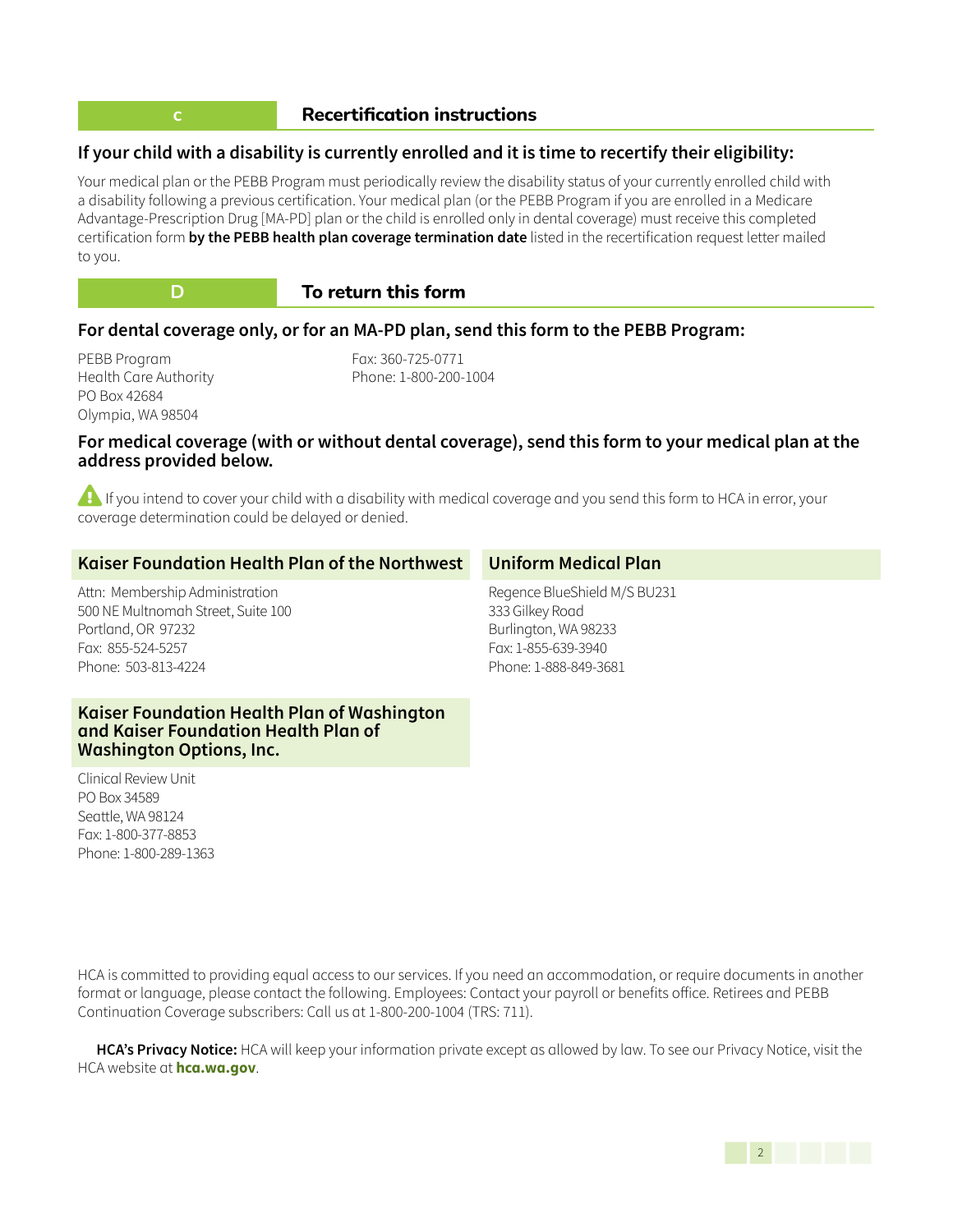Type or print clearly in dark ink and use all capital lettering in the spaces provided.

Example:  $J$   $O$   $H$   $N$ 

Inaccurate, incomplete, or illegible information may delay coverage. Complete Sections 1 through 3. **Your child's provider must complete Sections 4 and 6, and may need to complete Section 5.**



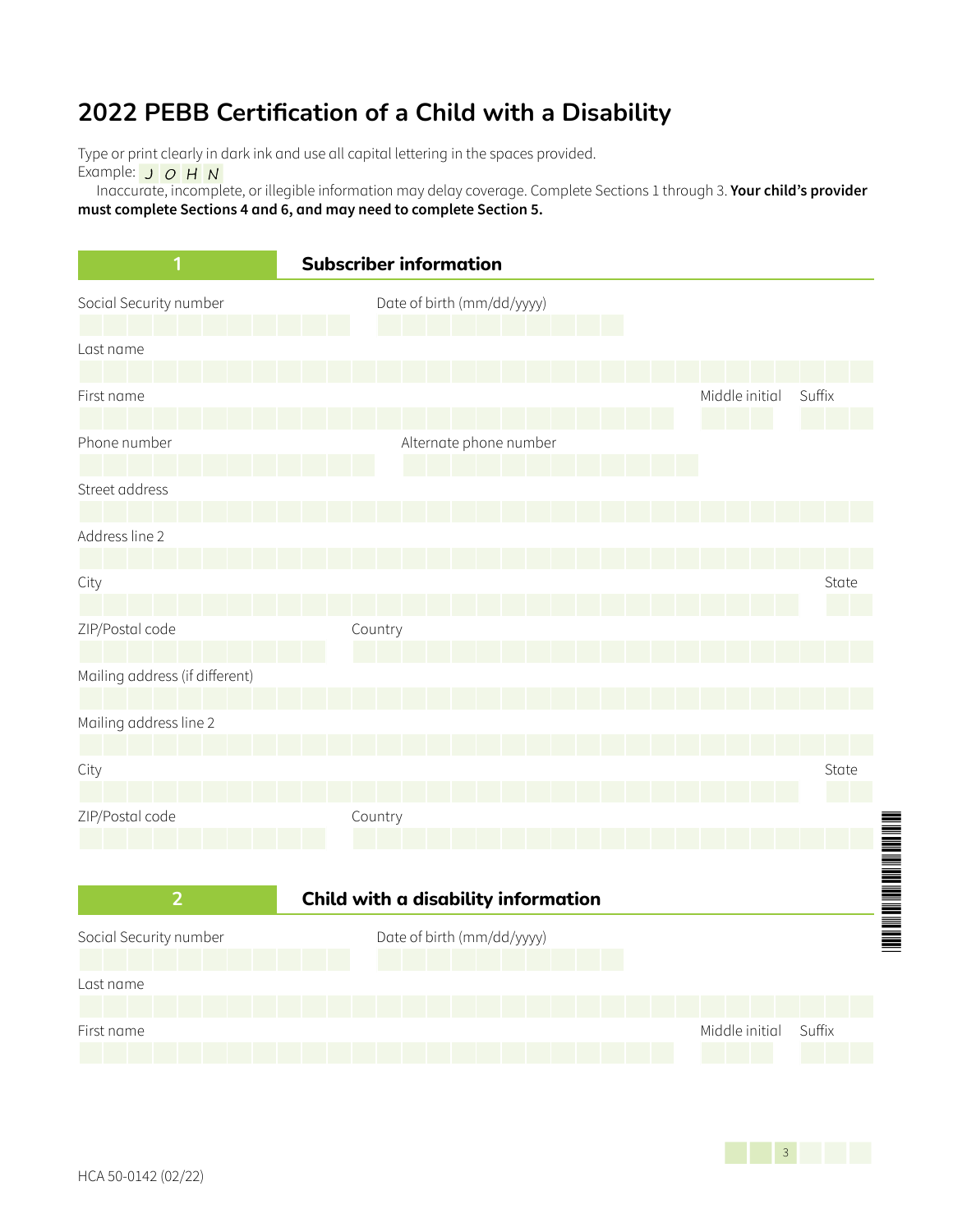Subscriber's last name Subscriber's Social Security number

Relationship to subscriber Child Stepchild Extended dependent What kind of certification is this? New enrollment upon initial eligibility Enrollment at age 26 Annual open enrollment change Recertification Special open enrollment change What coverage is this child with a disability enrolled or enrolling in? (Check all that apply.) Medical (includes vision) Dental **Note:** Retirees and their dependents must enroll in medical to enroll in dental.

Does this child have Supplemental Security Income (SSI) or Social Security Disability Insurance (SSDI)?

Yes No

If **yes**, attach a copy of the most recent SSI or SSDI Notice of Award letter. The letter must state that your child has been awarded SSI or SSDI based on being disabled. **Your child's provider must complete Sections 4 and 6.**

**Child with a disability's employment information is required** to verify that the child is incapable of self-sustaining employment and chiefly dependent upon the subscriber for support and ongoing care. If left blank, certification may be denied.

Has this child ever been employed?

Subscriber's signature

Yes No If **yes**, list all of the employer names and dates of employment: Is this child currently employed?

Yes No

If **yes**, list the current employer name, dates of employment, and hours worked:

#### **3 Subscriber's signature**

By submitting this form, I declare that the information I have provided is true, complete, and correct. If it isn't, or if I do not update this information within the PEBB Program's required timelines, I must repay any claims paid by my health plan(s) or premiums paid on my child's behalf to the extent permitted by federal and state laws. My child may also lose PEBB health plan coverage as of the last day of the month they were eligible. To the extent permitted by law, the PEBB Program may retroactively terminate coverage for me and my dependents if I intentionally misrepresent eligibility, or do not pay premiums and applicable premium surcharges when due. I understand that it is a crime to knowingly provide false, incomplete, or misleading information to an insurance company for the purpose of defrauding the company.

Penalties include imprisonment, fines, and denial of benefits.

The PEBB Program will verify eligibility for my dependent. I understand that the PEBB Program may ask for this verification at any time. However, the PEBB Program will verify the disability and dependency for a child with a disability periodically, but not more than annually after the two-year period following the dependent's 26th birthday. My health plan may provide input; however, the PEBB Program performs the certification of eligibility.

This form replaces all previous *Certification of a Child with a Disability* forms I have submitted for PEBB Program benefits. I understand I must notify the PEBB Program in writing no later than 60 days after the last day of the month my child is no longer eligible as a child with a disability.

Date (mm/dd/yyyy)

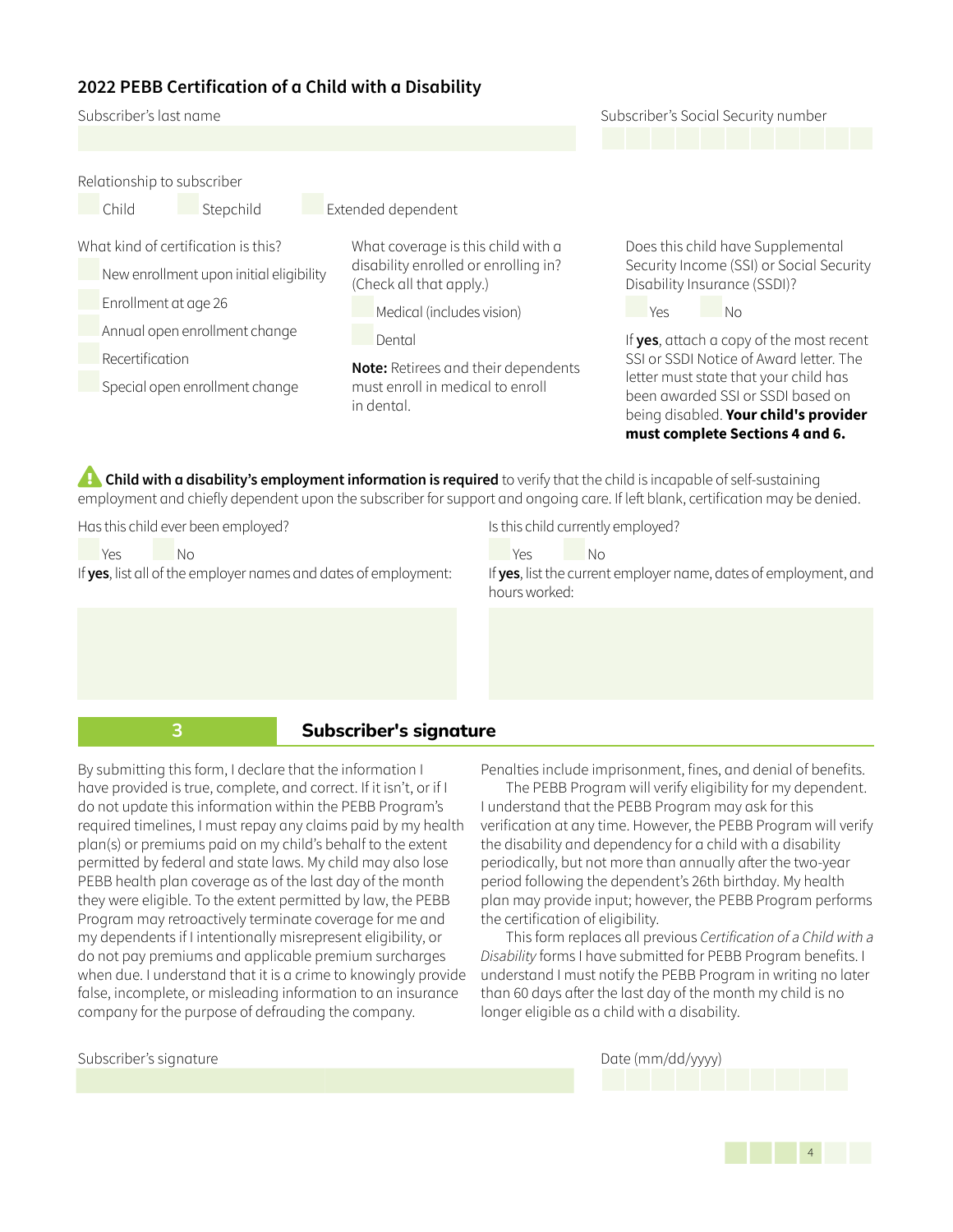Subscriber's last name **Subscriber's Social Security number** Subscriber's Social Security number

# **4 Provider information**

**The child's health care provider must complete Sections 4 and 6.** Unless the subscriber attaches a copy of the most recent SSI or SSDI Notice of Award letter, the provider must also complete Section 5 on the next page. The subscriber must pay any fees for the provider to complete these sections.

| Provider last name                                                              |         |     |           |                |        |
|---------------------------------------------------------------------------------|---------|-----|-----------|----------------|--------|
|                                                                                 |         |     |           |                |        |
| First name                                                                      |         |     |           | Middle initial | Suffix |
|                                                                                 |         |     |           |                |        |
| National Provider Identifier (NPI) number                                       |         |     |           |                |        |
|                                                                                 |         |     |           |                |        |
| Mailing address                                                                 |         |     |           |                |        |
|                                                                                 |         |     |           |                |        |
| Mailing address line 2                                                          |         |     |           |                |        |
|                                                                                 |         |     |           |                |        |
| City                                                                            |         |     |           |                | State  |
|                                                                                 |         |     |           |                |        |
| ZIP/Postal code                                                                 | Country |     |           |                |        |
|                                                                                 |         |     |           |                |        |
|                                                                                 |         |     |           |                |        |
| Is this child chiefly dependent on the subscriber for support and ongoing care? |         | Yes | No        |                |        |
| Has the disability existed continuously since before age 26?                    |         | Yes | <b>No</b> |                |        |
| If no, what date did the disability first exist? (mm/dd/yyyy)                   |         |     |           |                |        |